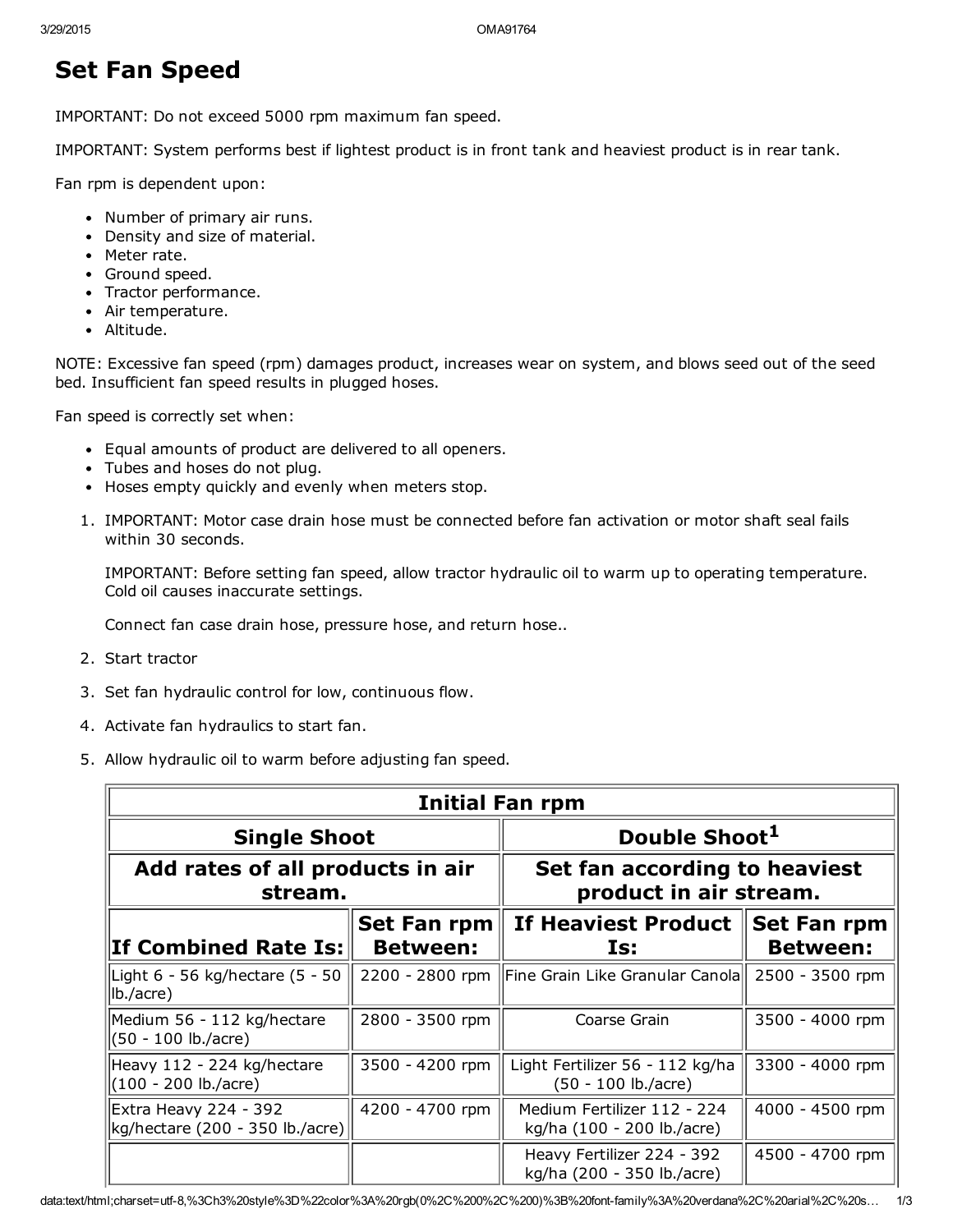

6.

*A59671UN14JAN08*

*Air Cart Button*



*A59325UN19FEB07*

*Primary Menu Button*



*Fan Button*



*A59883UN14JAN08*

*Main Softkey*



*A40164UN09APR97*

*Fan Speed Lights*

A - Low Speed Indicator

B - High Speed Indicator

Select primary Menu button >> Air Cart button >> Main softkey >> Fan button.